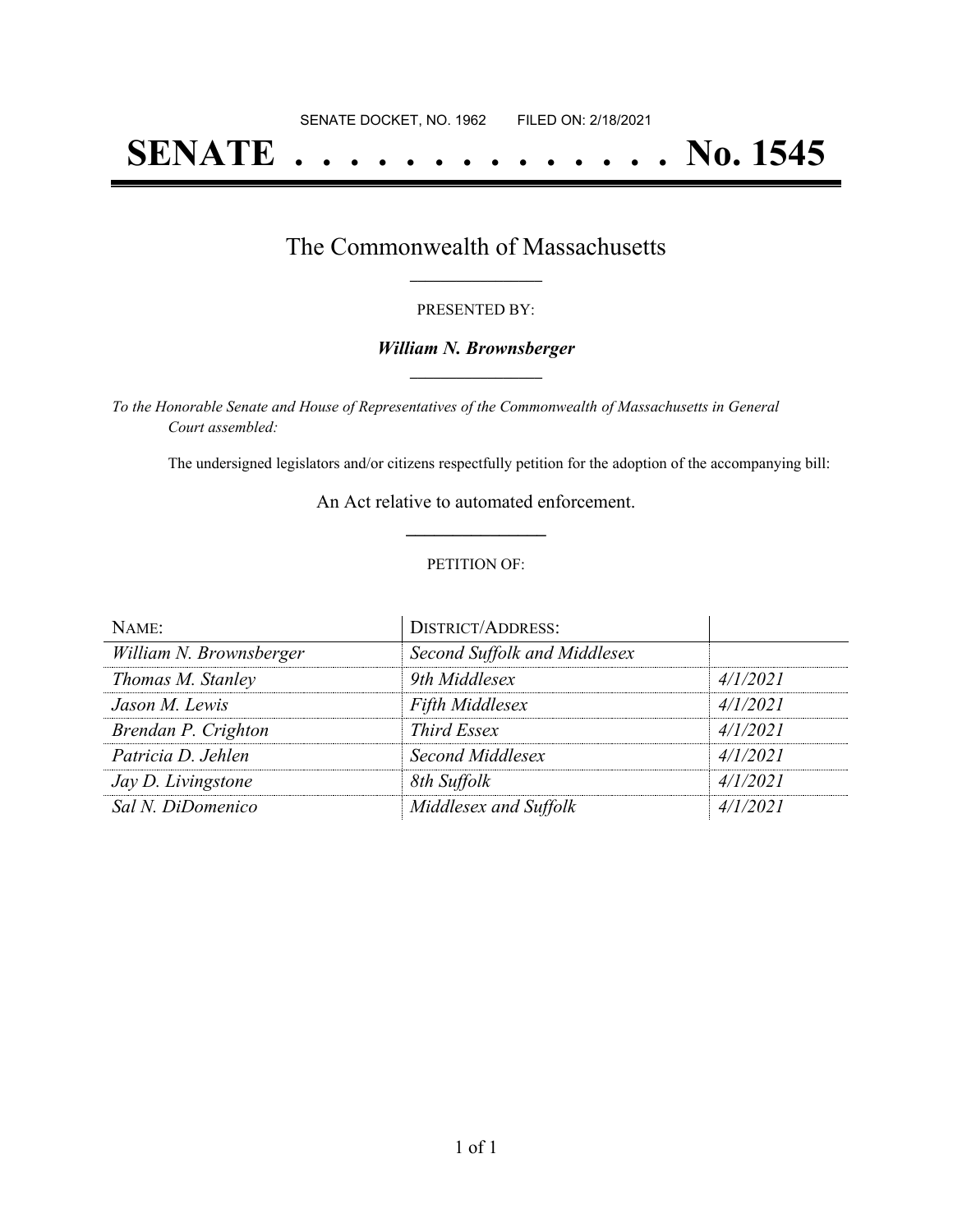## SENATE DOCKET, NO. 1962 FILED ON: 2/18/2021

## **SENATE . . . . . . . . . . . . . . No. 1545**

By Mr. Brownsberger, a petition (accompanied by bill, Senate, No. 1545) of William N. Brownsberger, Thomas M. Stanley, Jason M. Lewis, Brendan P. Crighton and other members of the General Court for legislation relative to automated enforcement. Public Safety and Homeland Security.

### [SIMILAR MATTER FILED IN PREVIOUS SESSION SEE SENATE, NO. *1376* OF 2019-2020.]

## The Commonwealth of Massachusetts

**In the One Hundred and Ninety-Second General Court (2021-2022) \_\_\_\_\_\_\_\_\_\_\_\_\_\_\_**

**\_\_\_\_\_\_\_\_\_\_\_\_\_\_\_**

An Act relative to automated enforcement.

Be it enacted by the Senate and House of Representatives in General Court assembled, and by the authority *of the same, as follows:*

| $\mathbf{1}$ | SECTION 1. Clause Twenty-sixth of section 7 of chapter 4 of the General Laws, as              |
|--------------|-----------------------------------------------------------------------------------------------|
| 2            | appearing in the 2018 Official Edition, is hereby amended by adding the following subclause:- |
| 3            | (w) Photographs and other personal identifying information collected by cities and towns      |
| 4            | under chapter 90J.                                                                            |
| 5            | SECTION 2. The General Laws are hereby amended by inserting after chapter 90I the             |
| 6            | following chapter:-                                                                           |
| 7            | <b>CHAPTER 90J.</b>                                                                           |
| 8            | "AUTOMATED ROAD SAFETY ENFORCEMENT PILOT PROGRAM                                              |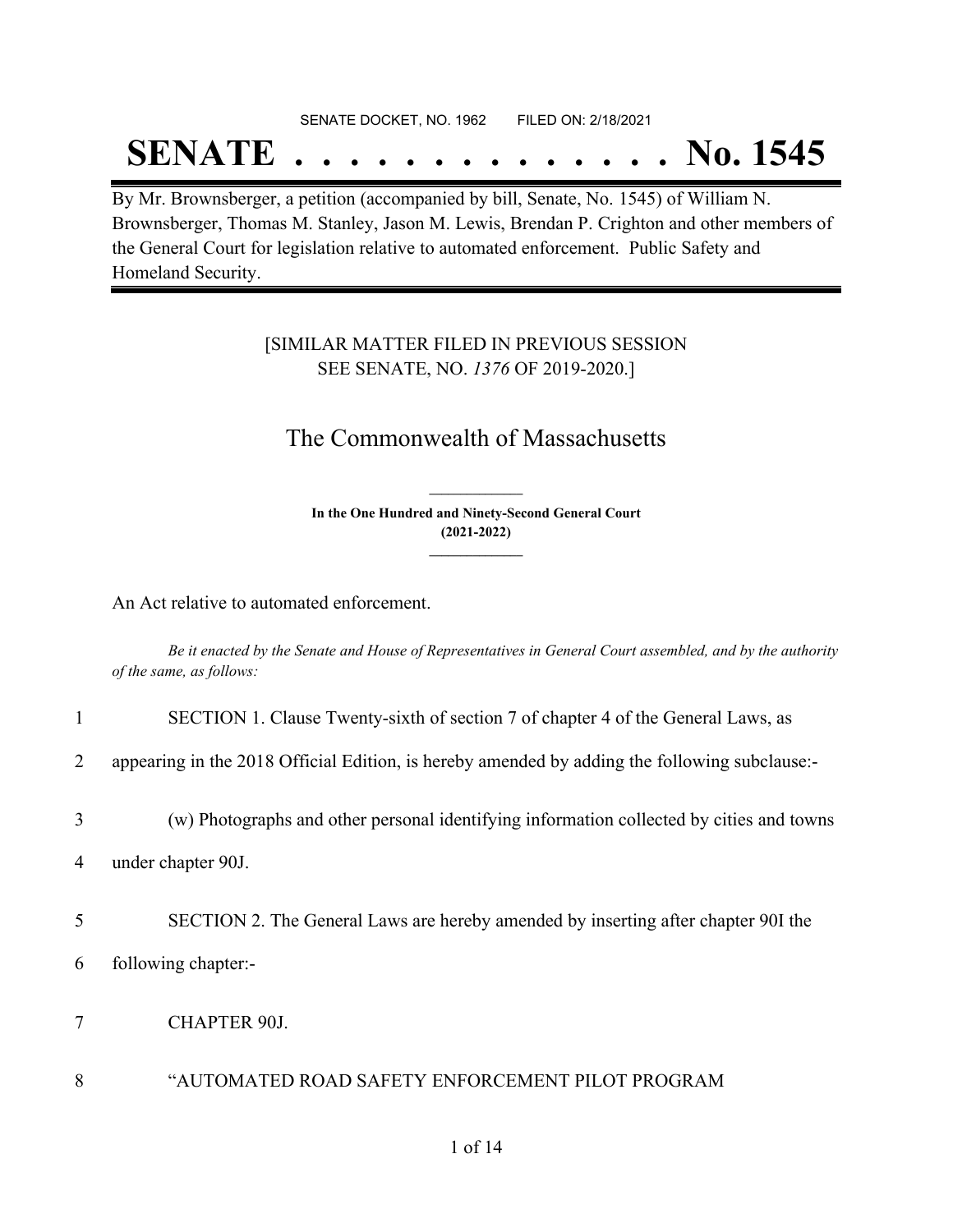Section 1. As used in this chapter, the following words shall have the following meanings unless the context clearly requires otherwise:

 "Automated road safety camera system", an automated motor vehicle sensor device that produces digital photographs of a motor vehicle that commits a camera enforceable violation at the location where the automated motor vehicle sensor device is installed.

 "Camera enforceable violation", any of the following violations of a traffic law or regulation: (i) failing to stop at a steady red indication in a traffic control signal at an intersection pursuant to section 9 of chapter 89; (ii) making a right turn on a steady red indication in a traffic control signal where prohibited pursuant to section 8 of said chapter 89; (iii) exceeding the speed limit in violation of section 17 , section 18, or section 18B of chapter 90; (iv) passing a school bus when its warning signals are activated in violation of section 14 of said chapter 90; (v) blocking an intersection in violation of said section 9 of said chapter 89; and (vi) operating, parking or causing a motor vehicle to stand in a lane designated for the exclusive use of buses unless otherwise regulated or posted by an official traffic signal, sign or marking or at the direction of an authorized police officer.

 "Municipal designee", the municipal entity designated by the city manager in a city with a Plan D or E form of government, the mayor in all other cities or the board of selectmen in a town to supervise and coordinate the administration of camera enforceable violations under this chapter.

"Registrar", the registrar of motor vehicles.

 Section 2. (a) A city or town that accepts this chapter may install an automated road safety camera system as a means of promoting traffic safety. The automated road safety camera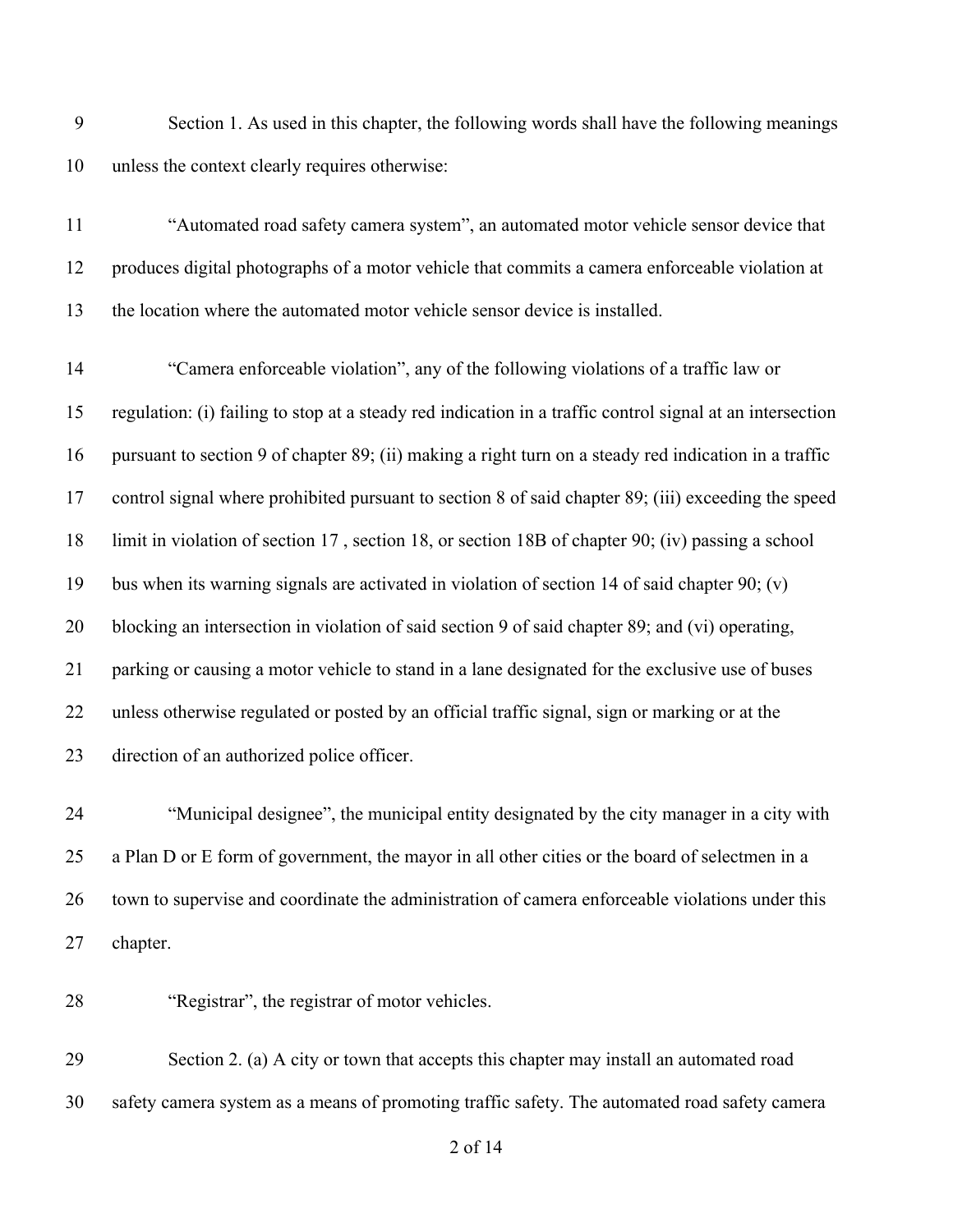system may be placed: (i) along any portion of any way within the city's or town's control; (ii) along any portion of any way within the control of the commonwealth, other than a limited access highway, with written permission from the Massachusetts Department of Transportation or the department of conservation and recreation; or (iii) attached to a school bus; provided, however, that before equipping a school bus serving a regional school district with an automated road safety camera, each city or town member of the regional school district shall accept this chapter and shall approve the location of the automated road safety camera system pursuant to subsection (b); provided further, that the city or town may impose a penalty for a camera enforceable violation on the registered owner of a motor vehicle pursuant to section 3.

 (b) A city or town that accepts this chapter shall not employ more than 1 automated road safety camera system per 20,000 residents as measured by using the most recent census data; provided, however, that a city or town with less than 2,500 residents shall not employ an automated road safety camera system; and provided further, that an automated road safety camera system that is attached to a school bus shall not be included in the number of automated road safety camera systems in the city or town. The location of an automated road safety camera system shall be approved by the city council with the approval of the mayor in a city or the board of selectmen in a town after a public hearing on the proposed location of the automated road safety camera system; provided, however, that the city or town shall present the past 3 years of available crash data at the proposed location of an automated road safety camera system at the public hearing.

 (c) Annually, not later than December 1, a city or town that accepts this chapter shall transmit a report to the Massachusetts Department of Transportation that details each automated road safety camera system located in the city or town or proposed to be located in the city or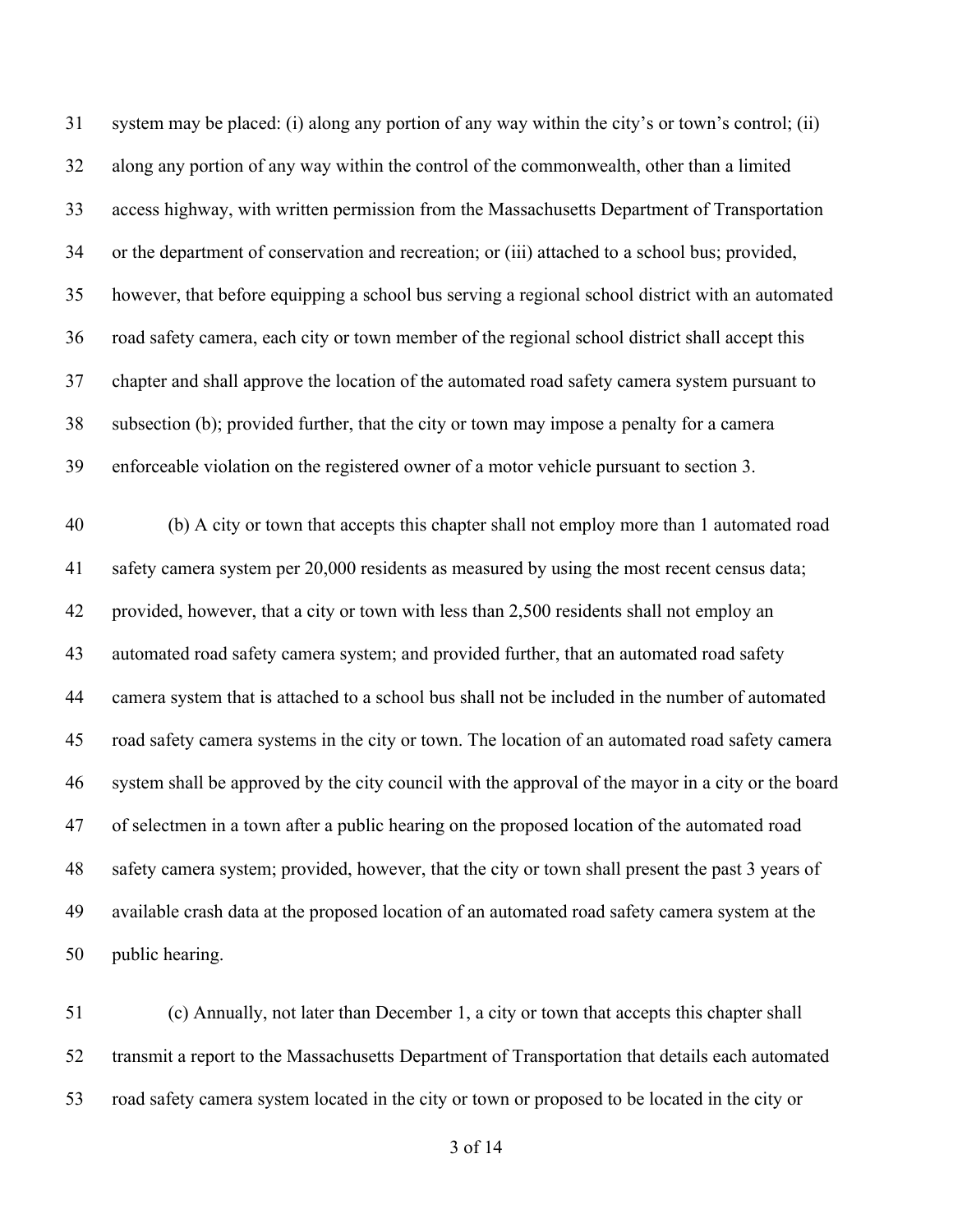town. The report shall include, but not be limited to: (i) a list of the locations of each automated road safety camera system in the city or town; (ii) an analysis of the nexus between public safety and each location's automated road safety camera system; and (iii) the number of fines and warnings issued for camera enforceable violations pursuant to section 3; (iv) records of the maintenance and calibration of each location's automated road safety camera system. The department shall post all reports received pursuant to this section on its website; and (v) crash data at each separate location of an automated road safety camera system.

 Section 3. (a) The maximum fine imposed under this chapter for a camera enforceable violation shall be \$25 per violation. Except as provided in section 4, the registered owner of a motor vehicle shall be liable for the fine; provided, however, that a registered owner of a motor vehicle shall not be liable for the fine imposed under this chapter for a camera enforceable violation if the operator of the motor vehicle was issued a citation for the violation in accordance with section 2 of chapter 90C. A city or town that accepts this chapter may send a written warning to the registered owner of a motor vehicle for the purposes of education in lieu of enforcement through a fine; provided, however, that a written warning shall only be issued pursuant to objective and consistent criteria in a written policy established by the municipal designee; provided further, that the Massachusetts Department of Transportation may provide guidance to the city or town on establishing such objective and consistent criteria.

 (b) A certificate, or a facsimile thereof, based upon inspection of photographs and data produced by an automated road safety camera system and sworn to or affirmed by the municipal designee shall be prima facie evidence of the facts contained therein.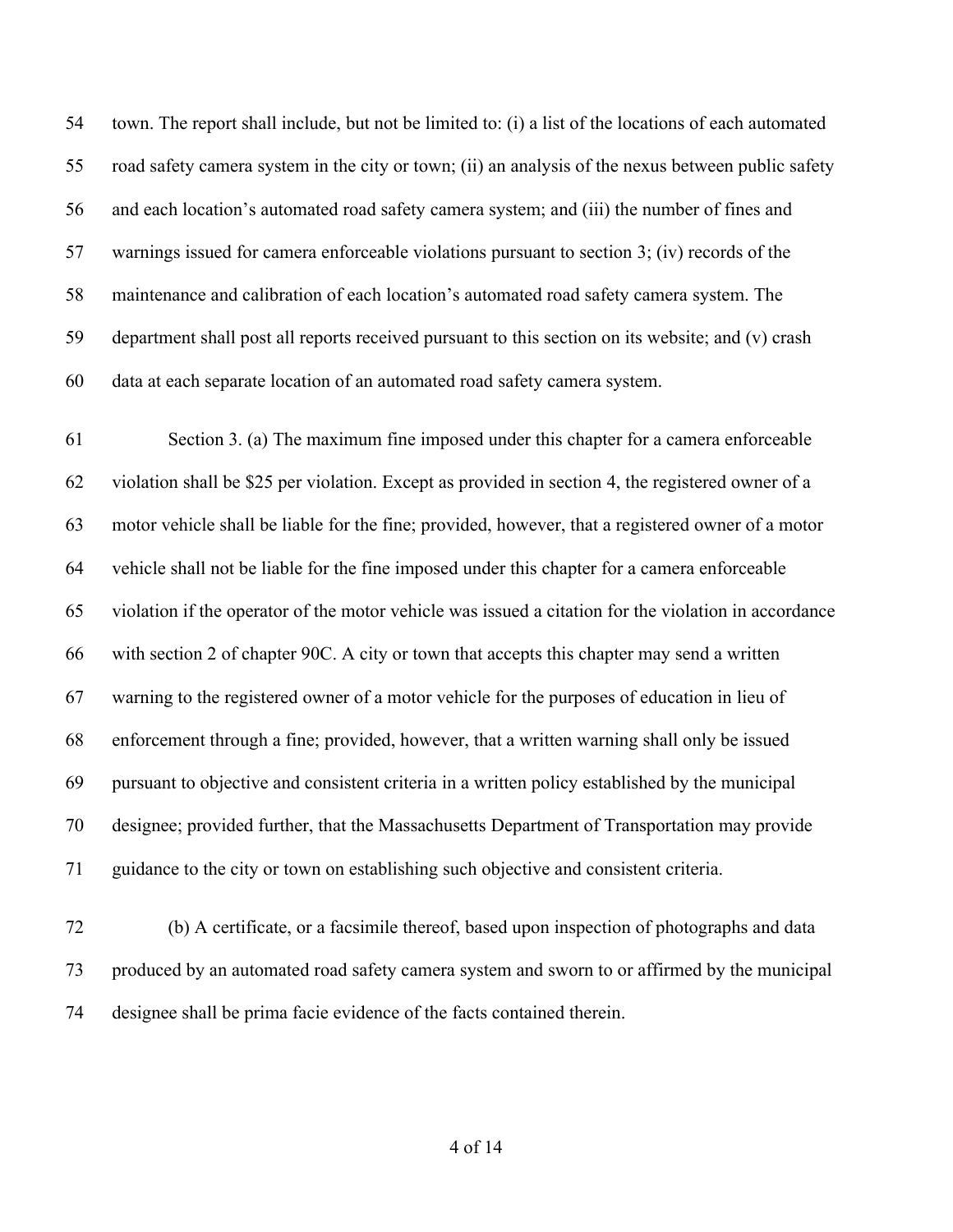(c) A camera enforceable violation issued by a city or town under this chapter shall not be: (i) made part of the operating record of the person upon whom such liability is imposed; or (ii) a conviction of a moving violation of the motor vehicle laws for the purpose of determining a surcharge on a motor vehicle premium pursuant to section 113B of chapter 175.

 (d) The municipal designee may hire and designate personnel as necessary or contract for services to implement this chapter.

 (e) (1) The municipal designee shall provide a notice of violation to the registered owner of a motor vehicle that is identified in photographs produced by an automated road safety camera system as evidence of a camera enforceable violation pursuant to this chapter. The notice shall include, but not be limited to: (i) a copy of the photographs produced by the automated road safety camera system and any other data showing the vehicle in the process of a camera enforceable violation; (ii) the registration number and state of issuance of the vehicle; (iii) the date, time and location of the alleged camera enforceable violation; (iv) the specific camera enforceable violation charged; (v) instructions for payment of the fine imposed pursuant to subsection (a); (vi) instructions on how to appeal the camera enforceable violation in writing and to obtain a hearing; and (vii) an affidavit form approved by the municipal designee for the purposes of making a written appeal pursuant to subsection (h).

 (2) In the case of a violation involving a motor vehicle registered in the commonwealth, the notice of violation shall be mailed within 14 days of the violation to the address of the registered owner of the motor vehicle as listed in the records of the registrar. If a motor vehicle is registered under the laws of another state or country, the notice of violation shall be mailed within 21 days of the violation to the address of the registered owner as listed in the records of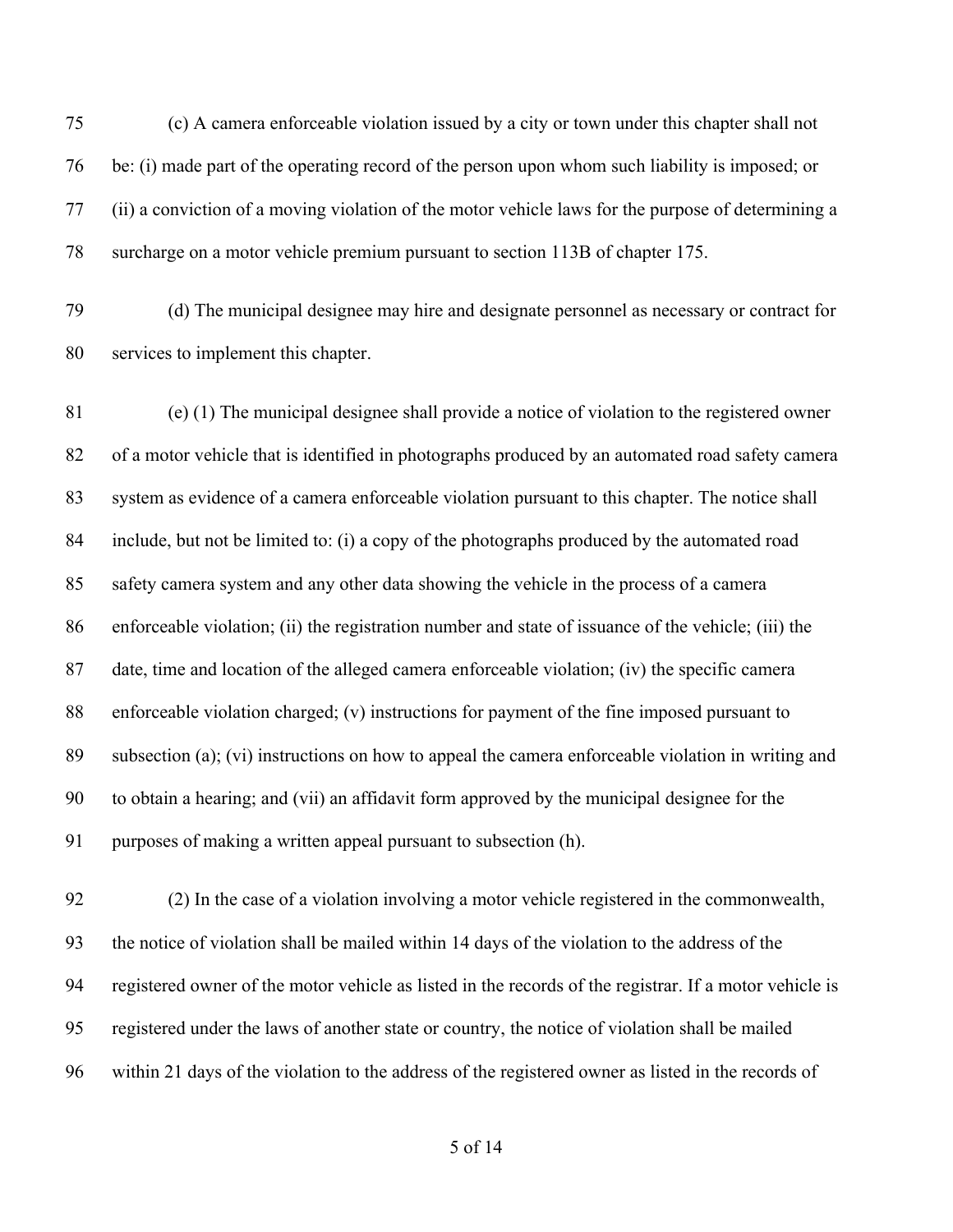the official in the state or country that has charge of the registration of the motor vehicle. If the address is unavailable, it shall be sufficient for the municipal designee to mail a notice of violation to the official in the state or country that has charge of the registration of the motor vehicle.

 (3) The notice of violation shall be sent by first class mail in accordance with paragraph (2). A manual or automatic record of mailing processed by or on behalf of the municipal designee in the ordinary course of business shall be prima facie evidence thereof and shall be admitted as evidence in any judicial or administrative proceeding as to the facts contained therein.

 (f) A registered owner of a motor vehicle shall not be liable for a camera enforceable violation under this chapter if the: (i) violation was necessary to allow the passage of an emergency vehicle; (ii) violation was incurred while participating in a funeral procession; (iii) violation was incurred during a period of time in which the motor vehicle was reported to the police department of any state, city or town as having been stolen and had not been recovered before the time the violation occurred; (iv) operator of the motor vehicle was operating the motor vehicle under a rental or lease agreement and the registered owner of the motor vehicle is a rental or leasing company and has complied with section 4; (v) operator of the motor vehicle was issued a citation for the violation in accordance with section 2 of chapter 90C; or (vi) violation was necessary to comply with any other law or regulation governing the operation of a motor vehicle.

 (g) A registered owner of a motor vehicle to whom a notice of violation has been issued pursuant to this chapter may admit responsibility for the violation and pay the fine provided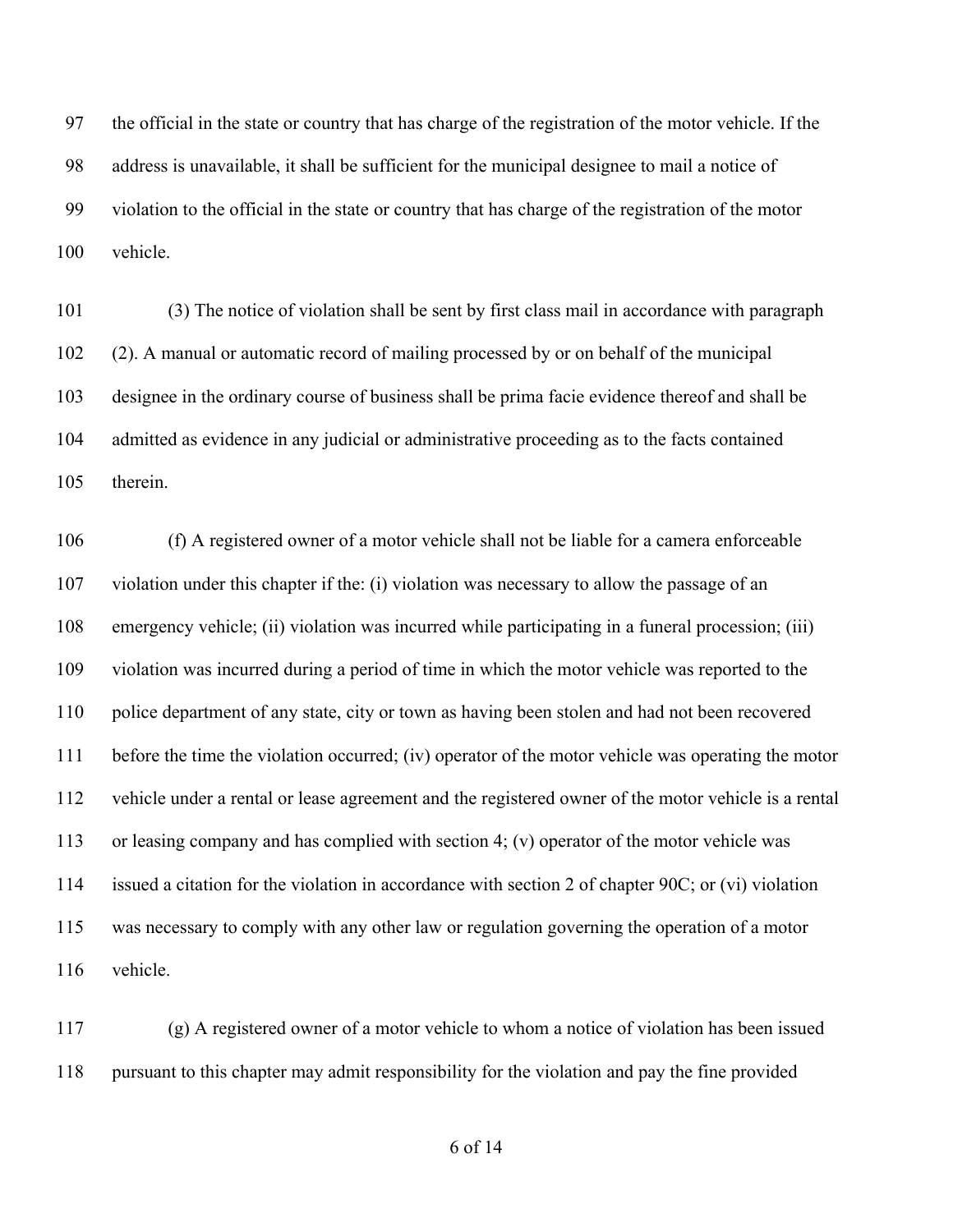therein. Payment of the established fine shall operate as the final disposition of a camera enforceable violation; provided, however, that payment by a registered owner of a motor vehicle shall operate as the final disposition of the violation as to any other registered owner of the same motor vehicle for the same violation.

 (h) Not more than 60 days after a camera enforceable violation under this chapter, a registered owner of a motor vehicle may contest responsibility for the violation in writing by mail or online. The registered owner shall provide the municipal designee with a signed affidavit, in a form approved by the municipal designee, stating the: (i) reason for disputing the violation; (ii) full legal name and address of the registered owner of the motor vehicle; and (iii) full legal name and address of the operator of the motor vehicle at the time the violation occurred. The registered owner may include signed statements from witnesses, including the names and addresses of witnesses, supporting the registered owner's defense. Not more than 21 days after receipt of the signed affidavit, the municipal designee or the hearing officer shall send the decision of the hearing officer, including the reasons for the outcome, by first class mail to the registered owner. If the registered owner is found responsible for the violation, the registered owner shall pay the fine in the manner described in subsection (g) not more than 14 days after the issuance of the decision or request further judicial review pursuant to section 14 of chapter 30A.

 (i) In lieu of contesting responsibility for a violation in writing or online pursuant to subsection (h) and not more than 60 days after a violation under this chapter, a registered owner of the motor vehicle may request a hearing to contest responsibility for a camera enforceable violation. A hearing request shall be made in writing by mail or online. Upon receipt of a hearing request, the municipal designee shall schedule the matter before a hearing officer. The hearing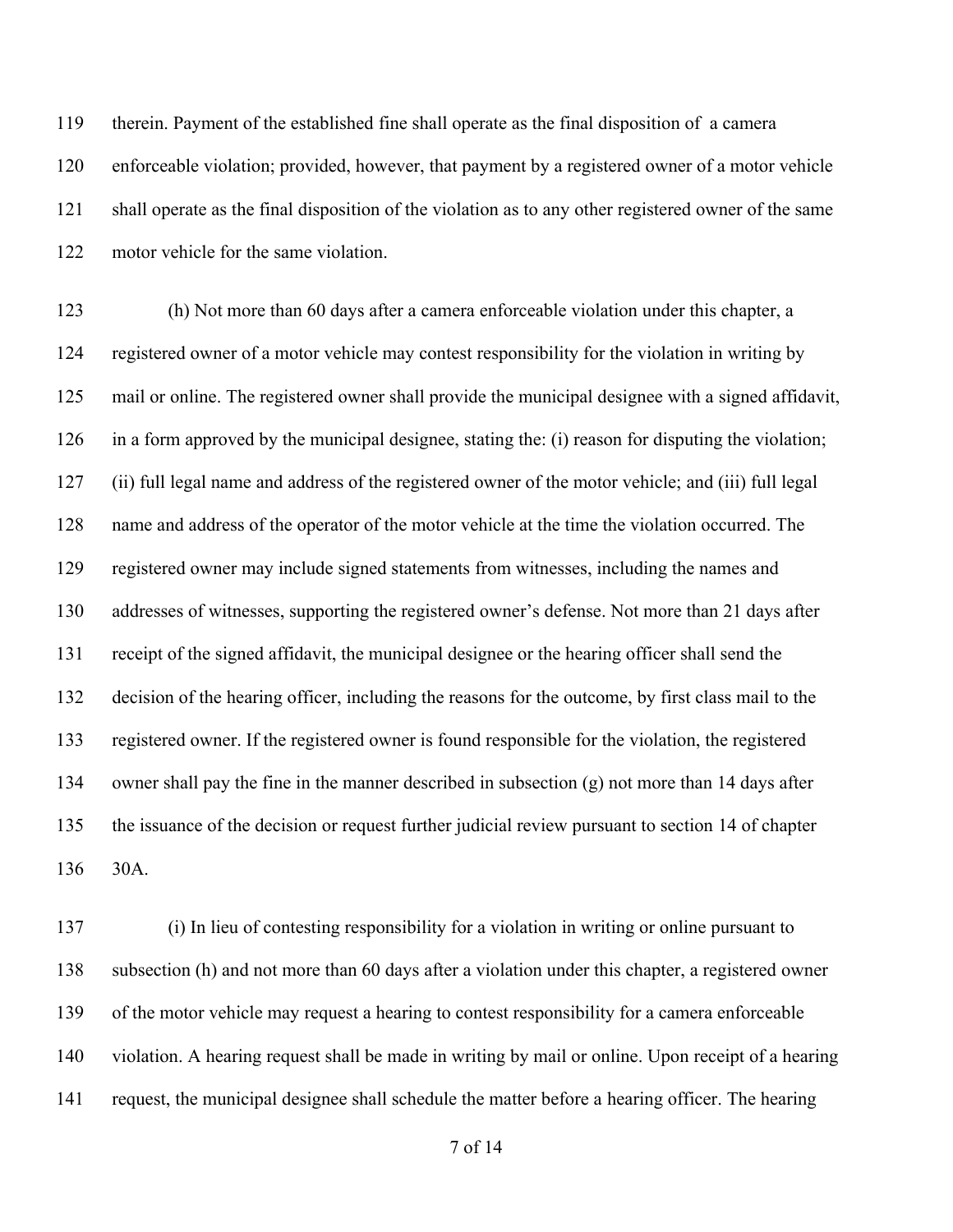officer may be an employee of the municipal designee or such other person as the municipal designee may designate. Written notice of the date, time and place of the hearing shall be sent by first class mail to each registered owner of the motor vehicle. The hearing shall be informal, the rules of evidence shall not apply and the decision of the hearing officer shall be final subject to 146 judicial review pursuant to section 14 of chapter 30A. Not more than 21 days after the hearing, the municipal designee or the hearing officer shall send the decision of the hearing officer, including the reason for the outcome, by first class mail to the registered owner. If the registered owner is found to be responsible for the camera enforceable violation, the registered owner shall pay the fine in the manner described in subsection (g) not more than 14 days after the issuance of the decision or request further judicial review pursuant to said section 14 of said chapter 30A.

 (j) The municipal designee shall notify the registrar when a registered owner of a motor vehicle to whom a notice of a camera enforceable violation has been issued: (i) fails to contest the responsibility for a violation pursuant to subsection (h) or subsection (i) and fails to pay the fine in the notice in accordance with subsection (g) within 60 days of the violation; or (ii) is found responsible for the violation and does not pay the fine in accordance with subsection (h) or subsection (i). Upon being notified by the municipal designee, the registrar shall place the matter on record. Upon receipt by the registrar of 5 or more of such notices, the registrar shall not issue or renew the registered owner's motor vehicle registration until after notification from the municipal designee of each city or town from whom the registrar received notification that all fines owed pursuant to this chapter have been paid. The municipal designee shall notify the registrar immediately when a fine that is the basis for a notice to the registrar under this subsection has been paid; provided, however, that certified receipt of full and final payment from the municipal designee issuing a violation shall also serve as legal notice to the registrar that a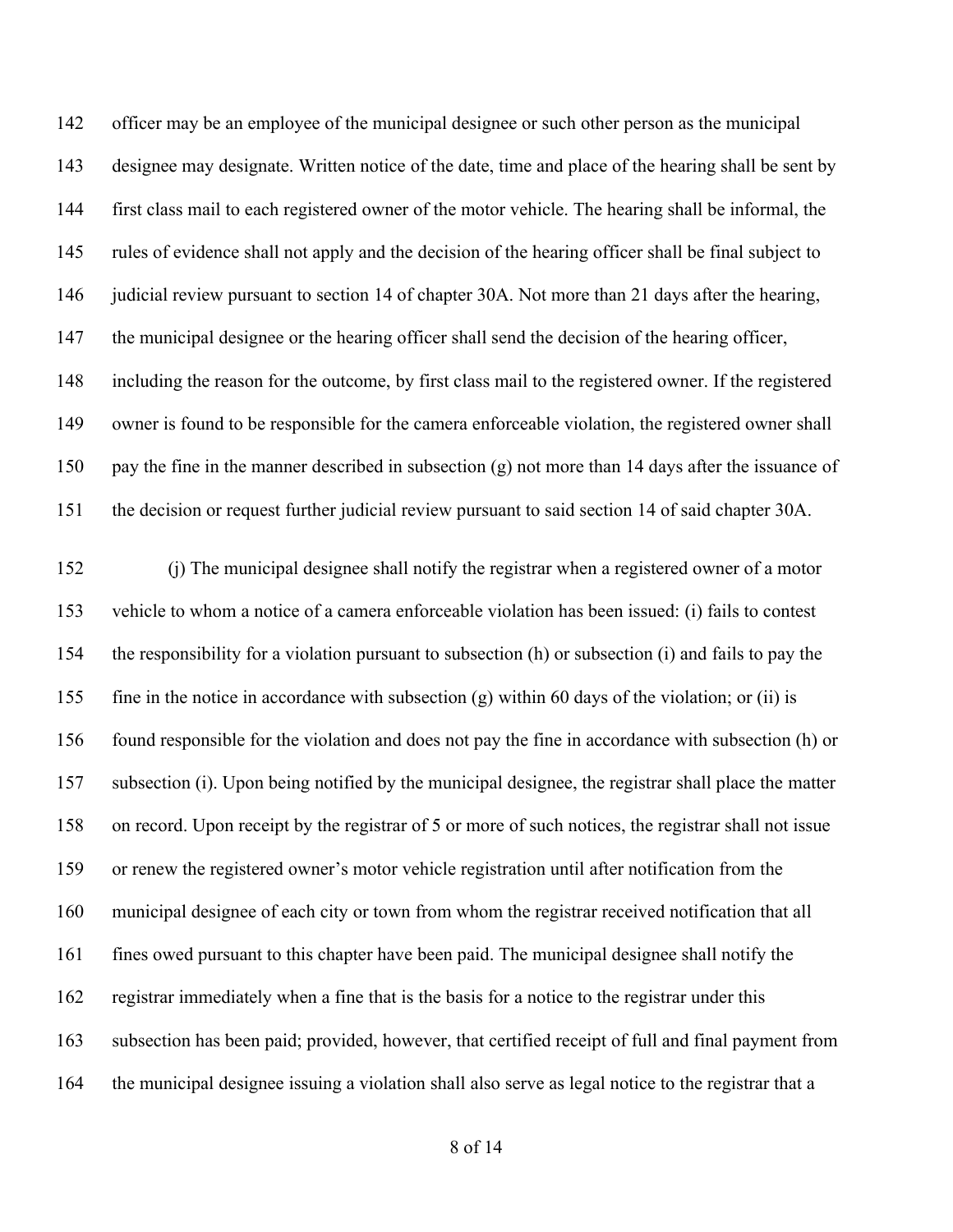violation has been disposed of in accordance with this chapter. The certified receipt shall be printed in such form as the registrar may approve.

 Section 4. (a) Notwithstanding section 3, if the registered owner of a motor vehicle is a person or entity engaged in the business of leasing or renting motor vehicles and the motor vehicle was operated under a rental or lease agreement at the time of the camera enforceable violation, this section shall be applicable and the registered owner shall not be liable for any unpaid fines if the registered owner has complied with the requirements of this section.

 (b) The municipal designee shall provide notice in writing of each camera enforceable violation to the registered owner of a motor vehicle if a motor vehicle owned by the registered owner is involved in a camera enforceable violation.

 (c) Not more than 45 days after the violation, the registered owner shall furnish to the municipal designee, in writing, the name and address of the lessee or rentee of the motor vehicle at the time of the camera enforceable violation, the lessee's or rentee's driver's license number, the state that issued the driver's license and the lessee's or rentee's date of birth.

 (d) Upon receipt of the information required under subsection (c), the municipal designee shall issue a notice of a camera enforceable violation to the lessee or rentee in the form prescribed by section 3 and the lessee or rentee shall be liable for the violation.

 (e) The municipal designee shall notify the registrar if the lessee or rentee to whom a notice of violation has been issued: (i) fails to contest the responsibility for a camera enforceable violation pursuant to either subsection (h) or subsection (i) of section 3 and fails to pay the fine in the notice in accordance with subsection (g) of said section 3 within 90 days of the violation; or (ii) is found responsible for the violation and does not pay the fine in accordance with said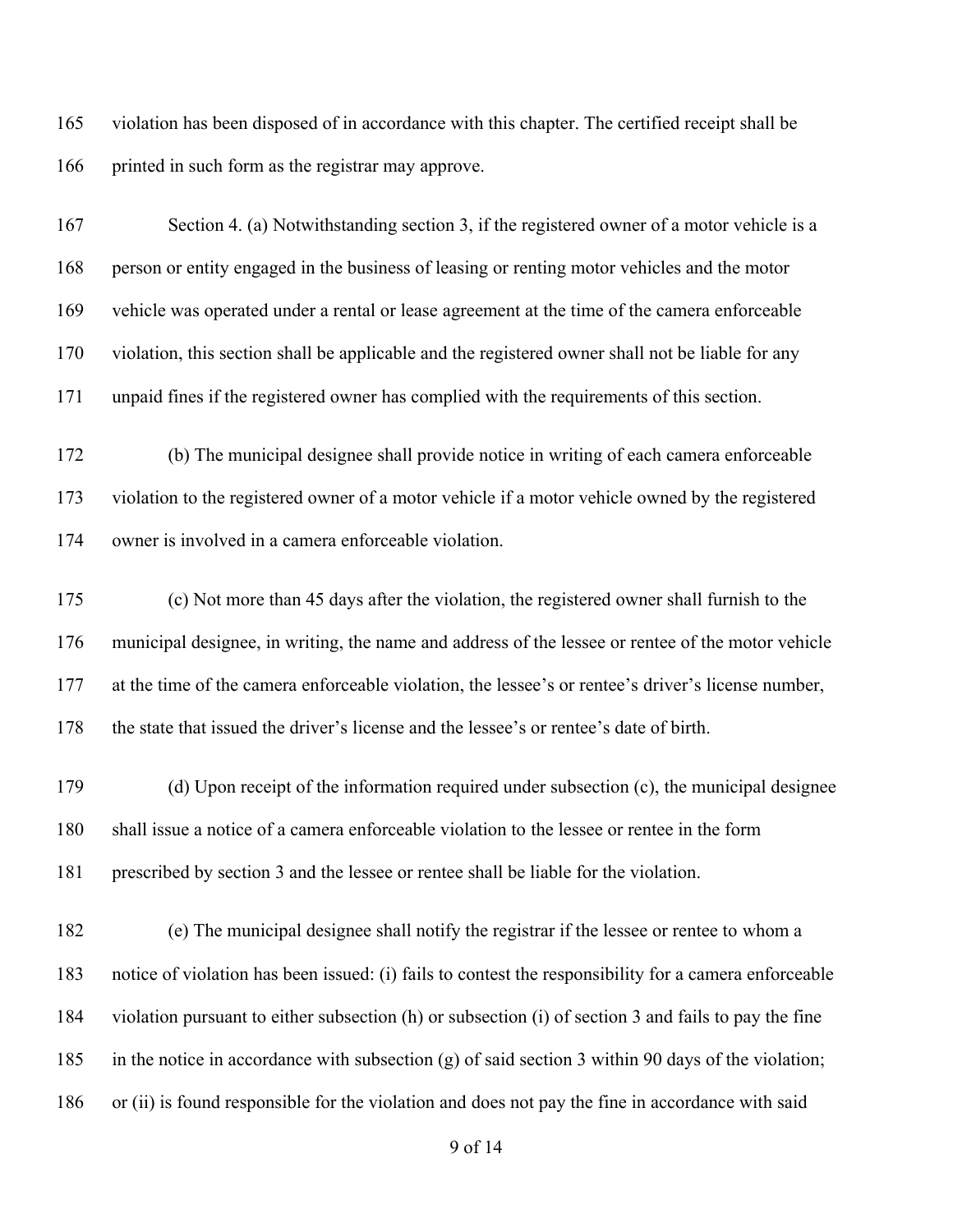subsection (h) or said subsection (i) of said section 3. Upon being notified by the municipal designee, the registrar shall place the matter on record.

 Upon receipt by the registrar of 5 or more of such notices under this section, the registrar shall: (i) suspend and not renew the license of the lessee or rentee to operate a motor vehicle in the commonwealth; or (ii) suspend the right to operate of a lessee or rentee not licensed in the commonwealth until the registrar receives notification from each applicable municipal designee that all fines owed by the lessee or rentee pursuant to this chapter have been paid. The municipal designee shall notify the registrar immediately when a fine that is the basis for a notice to the registrar under this subsection has been paid; provided, however, that certified receipt of full and final payment from the municipal designee issuing a camera enforceable violation shall also serve as notice to the registrar that the camera enforceable violation has been disposed of in accordance with this chapter; provided further, that the certified receipt shall be printed in such form as the registrar may approve.

 Section 5. No violation shall be issued pursuant to this chapter for: (i) a failure to stop at a signal at an intersection if any part of the vehicle was over the stop line when the light was yellow, regardless of whether or not the light turned red while the vehicle was over the stop line; (ii) exceeding the speed limit, unless the vehicle exceeds the speed limit by not less than 10 miles per hour where the posted speed limit is 45 miles per hour or greater and not less than 5 miles per hour where the posted speed limit is less than 45 miles per hour; (iii) passing a school a bus when its warning signals are activated, unless the vehicle crosses the plane of the stop sign on the bus; (iv) making a right turn on a steady red indication in a traffic control signal where 208 prohibited, unless the entire vehicle has crossed the stop line; or  $(v)$  blocking an intersection,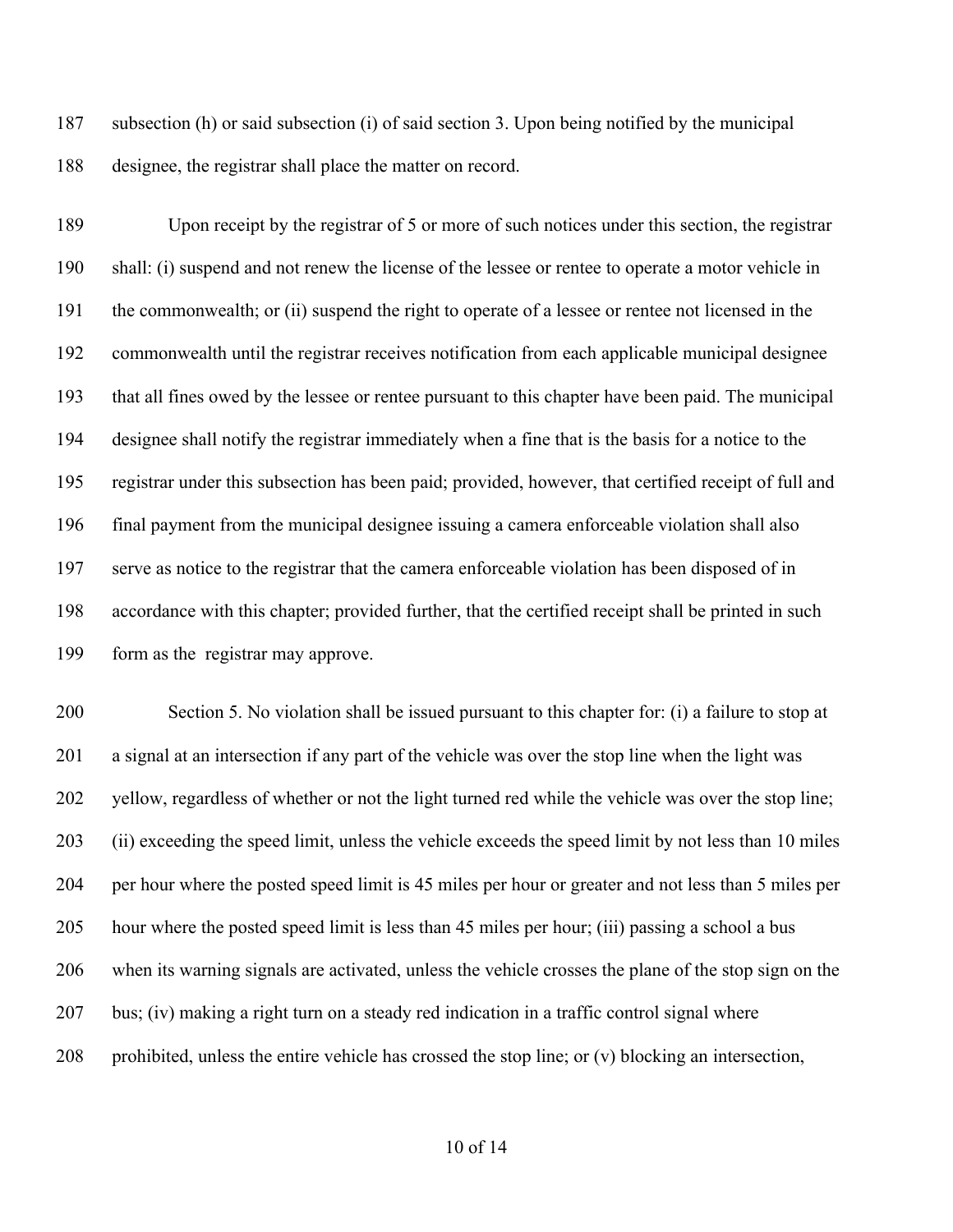unless the entire vehicle has crossed the stop line and no portion of the vehicle has exited the intersection.

 Section 6. (a) A city or town that accepts this chapter shall install at each location of an automated road safety camera system an unobstructed sign notifying the public that an automated road safety camera system is in use; provided, however, that a school bus with an automated road safety camera system shall have a sign on the bus notifying the public that an automated road safety camera system is in use on the bus.

 (b) A city or town that accepts this chapter shall make a public announcement and conduct a public awareness campaign of its use of automated road safety camera systems beginning not less than 30 days before the first such automated road safety camera system is put into use; provided, however, that a city or town that accepts this chapter may install but shall not activate automated road safety camera systems during the 30-day time period.

 Section 7. (a) The compensation paid to the manufacturer or vendor of an automated road 222 safety camera system authorized in this chapter shall be based on the value of the equipment or services provided and shall not be based on the number of camera enforceable violations issued or the revenue generated by the automated road safety camera system.

 (b) Not less than annually, a professional engineer registered in the commonwealth or an independent laboratory shall verify that the automated road safety camera system and any appurtenant traffic control signals are correctly calibrated.

 Section 8. (a) An automated road safety camera system shall only take photographs when a camera enforceable violation occurs. Photographs and other recorded evidence shall be destroyed not more than 48 hours after the final disposition of a camera enforceable violation.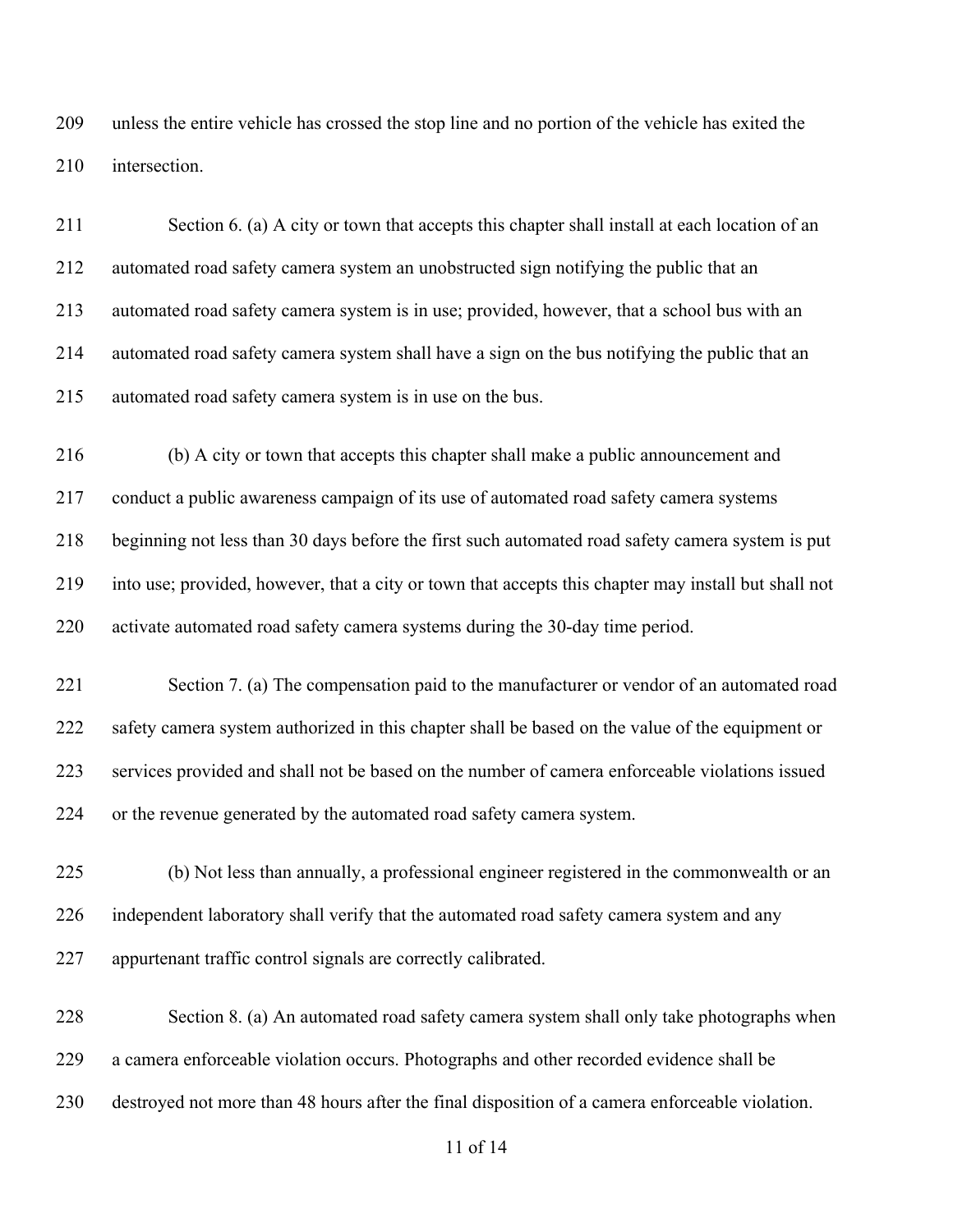(b) A photograph or other recorded evidence taken pursuant to this chapter shall not be discoverable in any judicial or administrative proceeding, other than a proceeding held pursuant to this chapter, without a court order. A photograph or other recorded evidence taken pursuant to this chapter shall not be admissible in any judicial or administrative proceeding, other than in a proceeding to adjudicate liability for a violation of this chapter, without a court order. A court shall not order a release of a photograph or other recorded evidence taken pursuant to this chapter unless the photograph or other recorded evidence establishes or undermines a finding of a moving violation and the camera enforceable violation is material as to a finding of civil or criminal liability.

 (c) Photographs and other personal identifying information collected by a city or town 241 pursuant to this chapter shall not be a public record under Clause Twenty-Sixth of section 7 of chapter 4 or chapter 66.

 (d) An automated road safety camera system shall not be utilized to take a frontal view photograph of a motor vehicle committing a camera enforceable violation. A frontal view photograph of a motor vehicle committing a camera enforceable violation taken by an automated road safety camera system shall not be discoverable or admissible in any judicial or 247 administrative proceeding and shall not be used as the basis for a camera enforceable violation under this chapter. To the extent practicable, additional efforts shall be made to ensure that photographs produced by an automated road safety camera system do not identify the vehicle operator, the passengers or the contents of the vehicle.

 (e) A city or town or a manufacturer or vendor of an automated road safety camera system may not use, disclose, sell or permit access to data collected by an automated road safety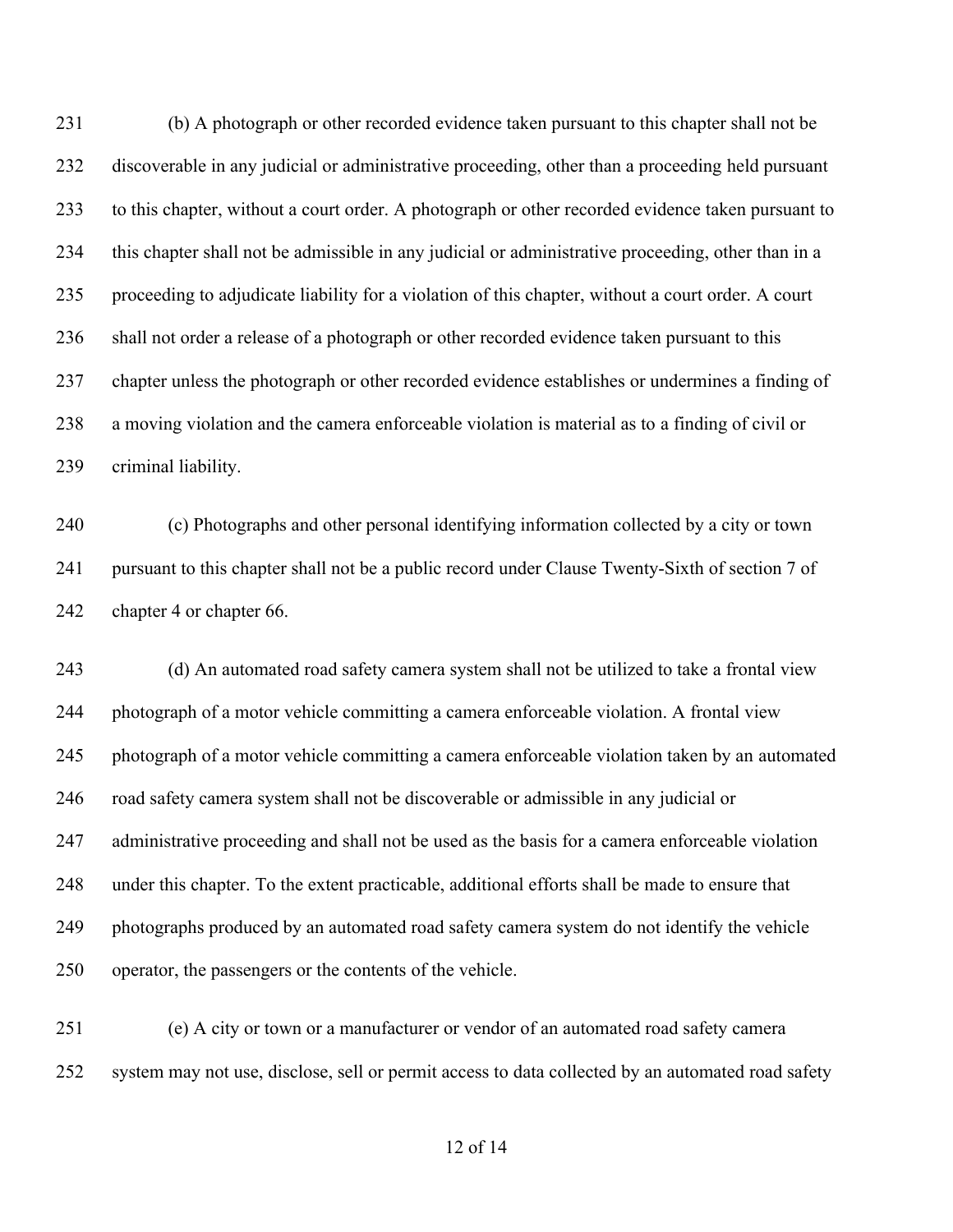camera system except as necessary to process camera enforceable violations in accordance with this chapter.

| 255        | Section 9. A city or town that accepts this chapter may only recover costs reasonably                                                         |
|------------|-----------------------------------------------------------------------------------------------------------------------------------------------|
| 256        | related to the implementation and operation of an automated road safety camera system                                                         |
| 257        | including, but not limited to, costs associated with: (i) maintaining and operating the automated                                             |
| 258        | road safety camera system; (ii) issuing notices of camera enforceable violations; (iii) holding                                               |
| 259        | hearings for appeals of camera enforceable violations; (iv) notifying the registrar of a failure to                                           |
| 260        | pay a fine under this chapter; and (v) collecting a fine; provided, however, that net revenues                                                |
| 261        | collected by participating cities and towns pursuant to this chapter shall be deposited in the                                                |
| 262        | Massachusetts Transportation Trust Fund established in section 4 of chapter 6C.                                                               |
| 263<br>264 | Section 10. The operation of emergency vehicles shall be subject to this chapter except as<br>otherwise provided in section 7B of chapter 89. |
| 265        | Section 10A. A city or town shall not implement this chapter unless the city or town has                                                      |
|            |                                                                                                                                               |
| 266        | submitted a plan for the implementation of automated road safety camera systems to the                                                        |
| 267        | Massachusetts Department of Transportation and the department has approved the plan. The                                                      |
| 268        | review of the plan by the department shall include, but shall not be limited to, consideration of                                             |
| 269        | the social and racial equity impacts of the plan. There shall not be more than 10 approved plans                                              |
| 270        | in effect at any given time.                                                                                                                  |
| 271        | Section 10B. Not less than once every 2 years, the Massachusetts Department of                                                                |
| 272        | Transportation shall submit a report to the clerks of the senate and house of representatives, the                                            |
| 273        | senate and house committees on ways and means and the joint committee on transportation that                                                  |
| 274        | analyzes the public safety, traffic congestion and social and racial equity impacts of this chapter.                                          |